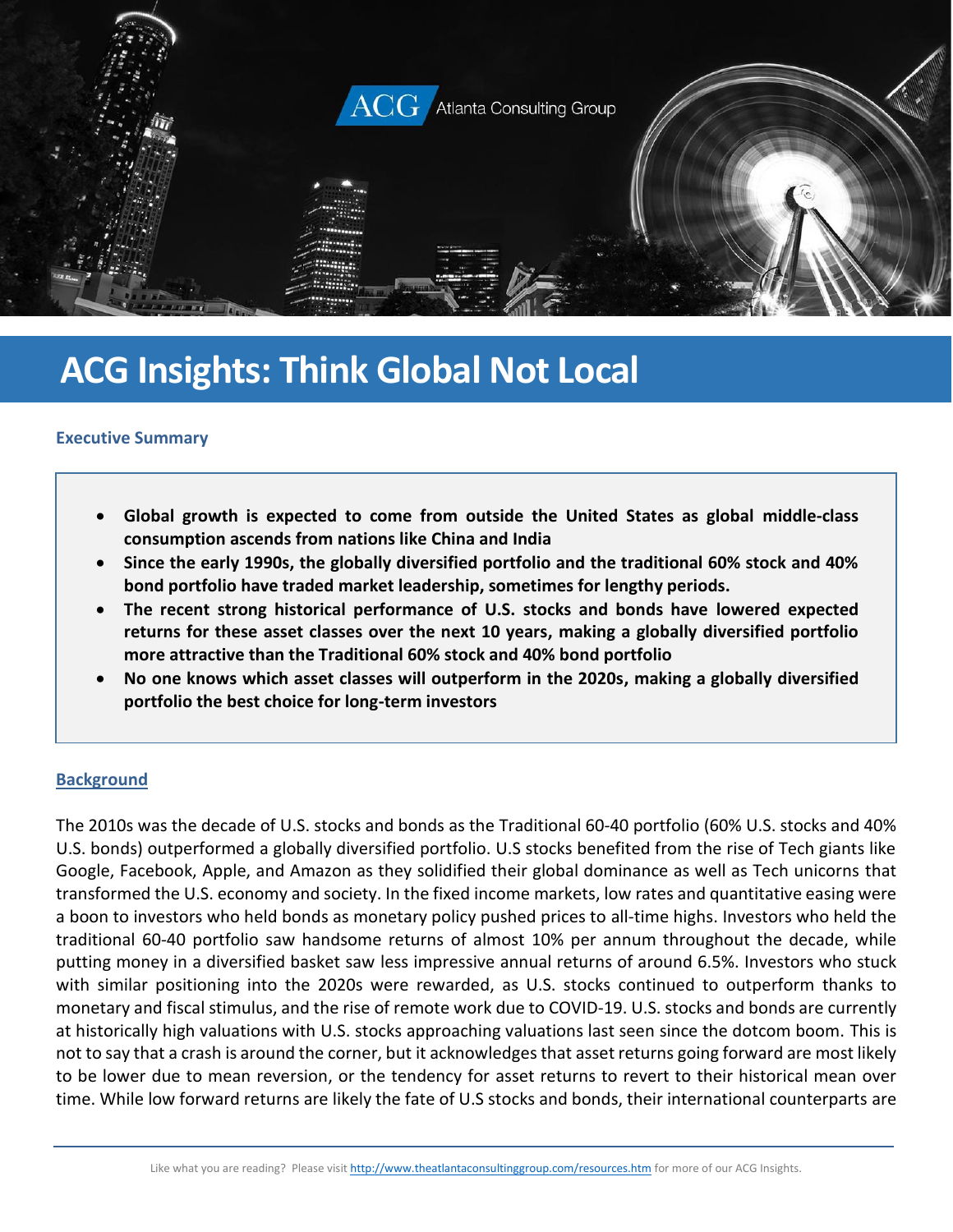

trading at more attractive valuations. Investors could be rewarded by considering investments outside of the traditional U.S. stocks and bonds paradigm.

#### **Expanding Opportunity Set**

The global financial markets have seen rapid growth over the last decades as economies continue to develop and engage in global trade. Globalization has created prosperity for many as standards of living in developing nations converge towards advanced nations. In future decades, global growth will likely come from nations that are developing rather than developed ones like the U.S. In fact, global middle-class consumption has expanded and diversified to nations that are not located in North America or Europe. The below exhibits show the share of global middle class by region and the shares of global middle-class consumption.



#### **Exhibit 1: Global Middle Class by Region and Consumption<sup>1</sup>**



Shares of Global Middle-Class Consumption, 2000-2050

In 2020, nearly 40% of the global middle class came from Europe and North America but by 2030 their share is expected to decline to under 30%. Global middle-class consumption will not come from these same developed nations as developing nations like China and India increase their share.



## **Exhibit 2: Economic Growth Rate of EM, Developed (1980-2025)<sup>2</sup>**

<sup>&</sup>lt;sup>1</sup> Brookings Institution; OECD

<sup>2</sup> IMF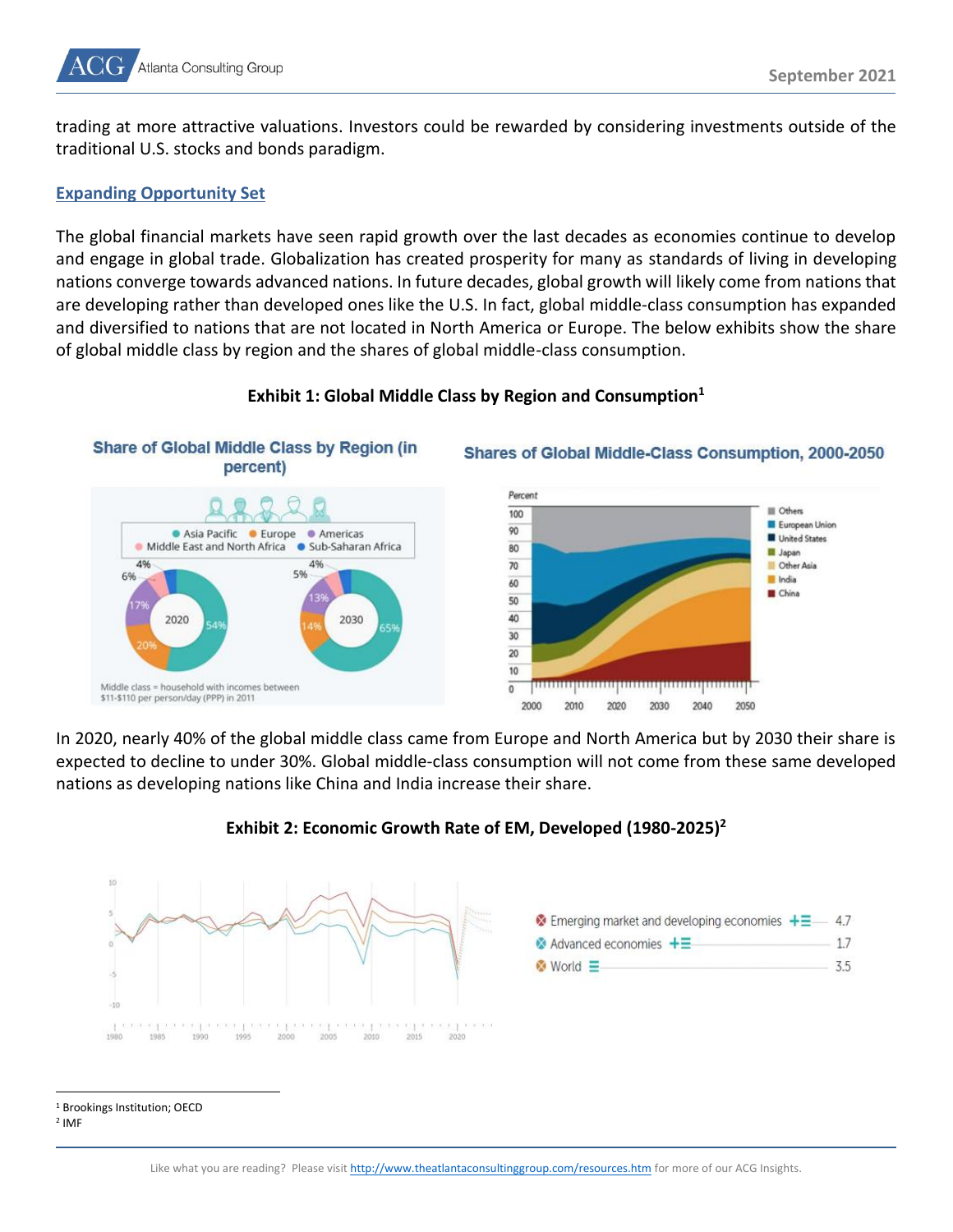As more and more global growth comes from outside of the United States via an ascendant global middle class, investors are missing out on new opportunities by not allocating capital towards them. Nations outside the United States have demographic advantages such as younger populations, which act as a powerful tailwind for economic growth. According to the IMF, by 2025 Advanced Economies like the United States are expected to grow at less than a 2% rate. In contrast, the Emerging and Developing economies are expected to grow by nearly 5%. More companies coming from these developing nations are competing on the global stage. The rise of companies like Alibaba, Tencent and other Chinese tech companies are prime examples. A domestic only bias may have worked in the past, but in the future it could hurt.

# **Markets Move in Cycles**

A Global Diversified Portfolio has failed to outperform the Traditional 60-40 over the last decade which has sparked questions of why investors should create a diversified portfolio of foreign stocks and bonds. Investors who chose to forego a globally diversified portfolio in favor of the 60-40 outperformed close to 3% annually. Investors must not forget; however, that prior to the 2010s a globally diversified portfolio outperformed a 60- 40 portfolio. As a matter of fact, in the 2000s a Global Diversified Portfolio outperformed the 60-40 portfolio on average by roughly 2.5% per annum. Exhibit 3 shows going back to the early 90s, the Global Diversified Portfolio and 60-40 Portfolio would trade periods of out and underperformance.



## **Exhibit 3: Global Diversified Portfolio vs. Traditional 60-40 (1-Year Moving Average)<sup>3</sup>**

Investors should think beyond recent market performance when constructing portfolios by considering all market environments. The winners of today could become the laggards of tomorrow. ACG's philosophy is to create a diversified portfolio across many asset classes so that we have exposure to multiple return drivers. Trying to predict asset classes that are going to do well tomorrow is practically impossible; investment professionals and economists have poor track records in predicting future market performance. With this knowledge in mind, we believe it is prudent for investors to think long-term and sidestep market predictions by building portfolios that can survive even the most turbulent financial storms.

<sup>3</sup> Morningstar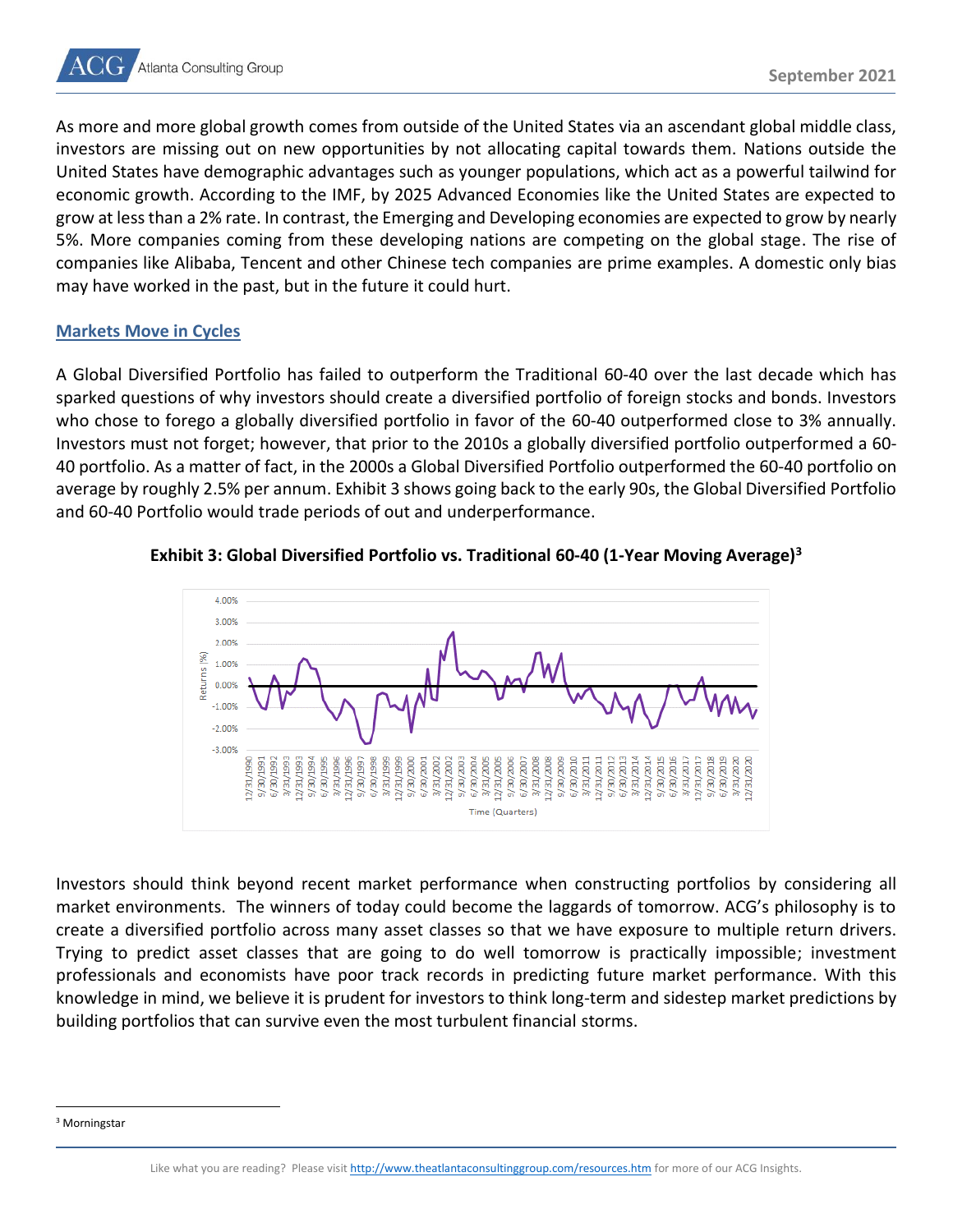# **What's on the Horizon?**

| <b>Asset Class</b>                | 2011  | 2021  | <b>Change Over Time</b> |
|-----------------------------------|-------|-------|-------------------------|
| All U.S. Cap Equity               | 7.00% | 6.03% | $-0.97%$                |
| <b>International Equity - Dev</b> | 8.80% | 6.71% | $-2.09%$                |
| <b>International Equity - EM</b>  | 9.70% | 8.71% | $-0.99%$                |
| Core Plus Fixed Income            | 3.40% | 3.01% | $-0.39%$                |
| <b>Global Fixed Income</b>        | 4.00% | 4.15% | 0.15%                   |
| High Yield Fixed Income           | 4.30% | 5.01% | 0.71%                   |
| <b>TIPS</b>                       | 2.90% | 2.76% | $-0.14%$                |
| <b>Global Real Estate</b>         | 6.10% | 5.30% | $-0.80%$                |
| Commodities                       | 7.00% | 4.42% | $-2.58%$                |
| <b>Private Equity</b>             | 9.10% | 9.09% | $-0.01%$                |

## **Exhibit 4: ACG Forecasted Returns Over Time<sup>4</sup>**

2021 has been a continuation of a strong U.S. equity rally that began following the COVID-19 selloff of early 2020. From March 23<sup>rd</sup>, 2020, to August 31<sup>st</sup>, 2021, the S&P 500 has more than doubled its returns. Investors who invested in U. S. equities were rewarded with the fastest rebound from a 30%+ drop in the S&P 500's history. Unfortunately for investors, stock returns have been so good that future returns are projected to be lower. As pictured in Exhibit 4, ACG's expected returns for All Cap Equity over the next 10 years have been revised lower by about 100 basis points from when compared to our 2011 capital market assumptions. We believe that the strong historical performance of U.S. stocks and their now high valuations means investors should expect lower returns going forward. Investors have a few decisions they can make to help compensate for lower forward return expectations. One is to increase their allocation to U.S. equities in attempt to replicate past returns, but that exposes investors to higher risks or volatility. Another option is to consider allocating more of their portfolio to equities outside of the U.S. or other asset classes that have better expected returns. To illustrate this point, we projected \$100 invested over a forward 10-year period in both the Global Diversified Portfolio<sup>5</sup> and a Traditional 60/40 Portfolio<sup>6</sup> and assuming 4%, 4.5% and 5% annual spending rates, Exhibit 5.

<sup>4</sup> ACG Research

<sup>5</sup> Global Portfolio: (30%) Russell 3000; (15%) MSCI ACWI ex USA; (20%) Bloomberg Barclays U.S. Aggregate Bond; (30%) Bloomberg Barclays Global Aggregate ex USA; (5%) Bloomberg Barclays U.S. High Yield 1-5 Yr. – **10-Year Expected Return = 4.76% & Expected Risk = 7.53%**

<sup>6</sup> Traditional 60-40 Portfolio: (60%) Russell 3000; (40%) Bloomberg Barclays U.S. Aggregate Bond – **10-Year Expected Return = 4.31% & Expected Risk = 9.70%**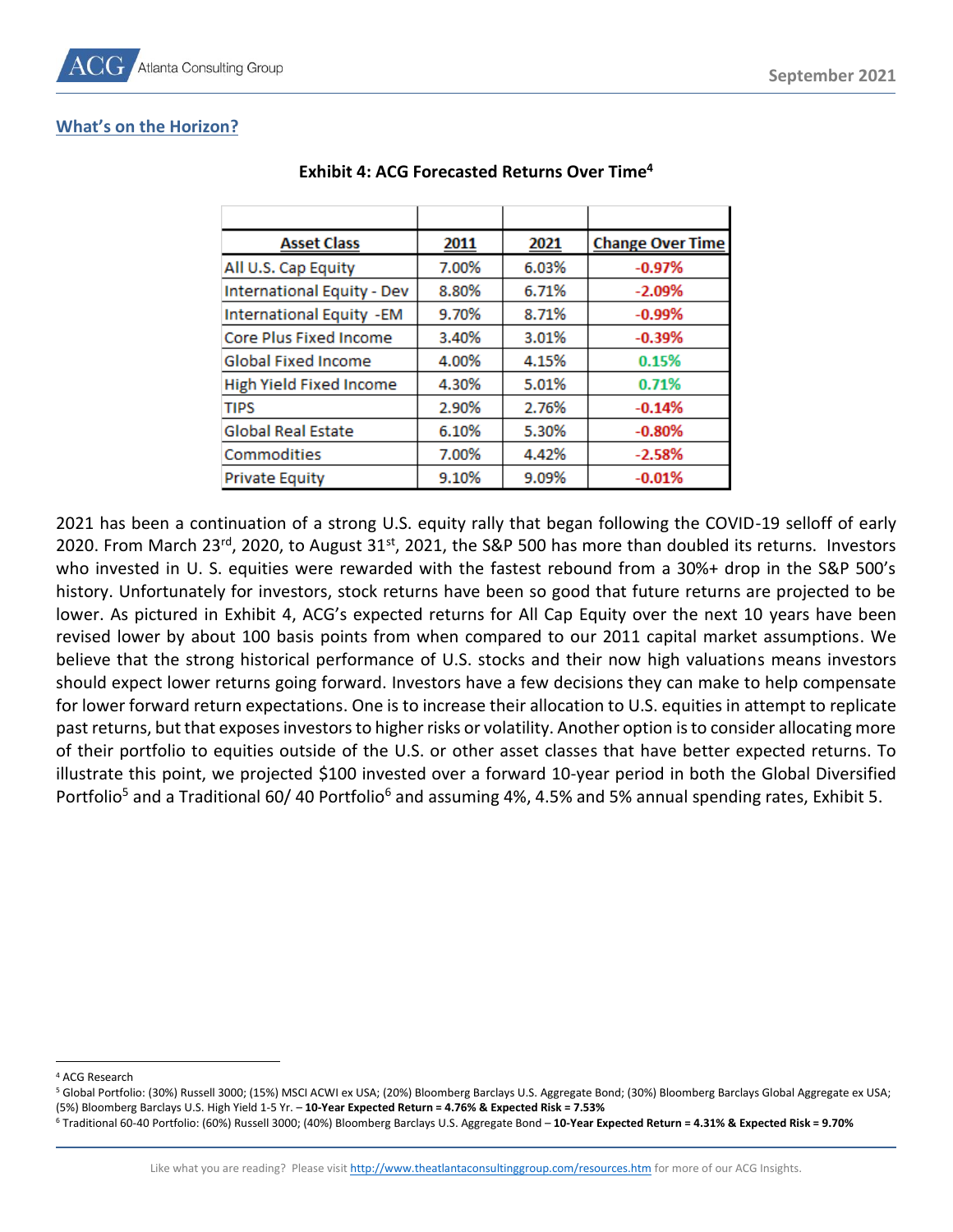# **Exhibit 5: Global Diversified Portfolio vs. Traditional 60-40 Portfolio3,5,6**



# **Portfolio Value After 10-Year Period Portfolios in Various Market Environments**



The chart on the left of Exhibit 5 shows that based on our capital market assumptions, the Global Diversified Portfolio is expected to generate an annual return of 4.76%, enough to meet hypotheticals 4% and 4.5% spend rates, while the lower expected return from U.S. stocks and bonds, 4.31%, means that the Traditional 60-40 portfolio would fail to meet the return needs of all but a hypothetical 4% spending rate. On the right-side chart of Exhibit 5, we ran a Monte Carlo simulation to determine what portfolio returns would look like in a wide range of market environments. We found that in the worst markets of the simulation, 0.1<sup>th</sup> percentile of returns, the Global Diversified Portfolio fell nearly half as much as the Traditional 60-40 portfolio. The global focus and broad diversification of the Global portfolio makes it a more resilient portfolio relative to the Traditional 60-40. The bottom line is if U.S. stocks and bonds continue their historically strong performance, we expect the future returns from these asset classes to not only trend lower but expose investors to increasing risks. To reduce these risks and generate higher returns, investors should consider asset classes outside of U.S. stocks and bonds.

# **Conclusion**

It is easy for investors to fall victim to recency bias. In the 2010 decade we saw the emergence of U.S. mega tech stocks dominate global markets. These stocks have paid immense rewards to investors who remained patient and could see their long-term vision. The strong performance has investors today questioning whether international assets, or other asset classes, can replicate their strong historical performance. The COVID-19 global pandemic proved to be an acceleration of past trends as work-from-home stocks and other tech stocks rose rapidly in value. Despite advantages in investing with a U.S. bias, investors should continue to look for other sources of diversification and return. In the past the winners of today quickly turned into the losers of tomorrow as market regimes can change quickly (ex. "Nifty fifty" in the 60s to the "dotcom stocks" of the 90s). During the turning points of these market periods investors continued to pass their "ball" to the hottest shooters of the day, but were caught off guard once those shooters went ice cold. We acknowledge that it is difficult to predict when investment themes go in and out of style and opt to put our clients' money in many baskets instead of a few. We believe this is a proven winning strategy that allows our clients to sleep at night knowing they have a portfolio that can weather the vicissitudes of the market.